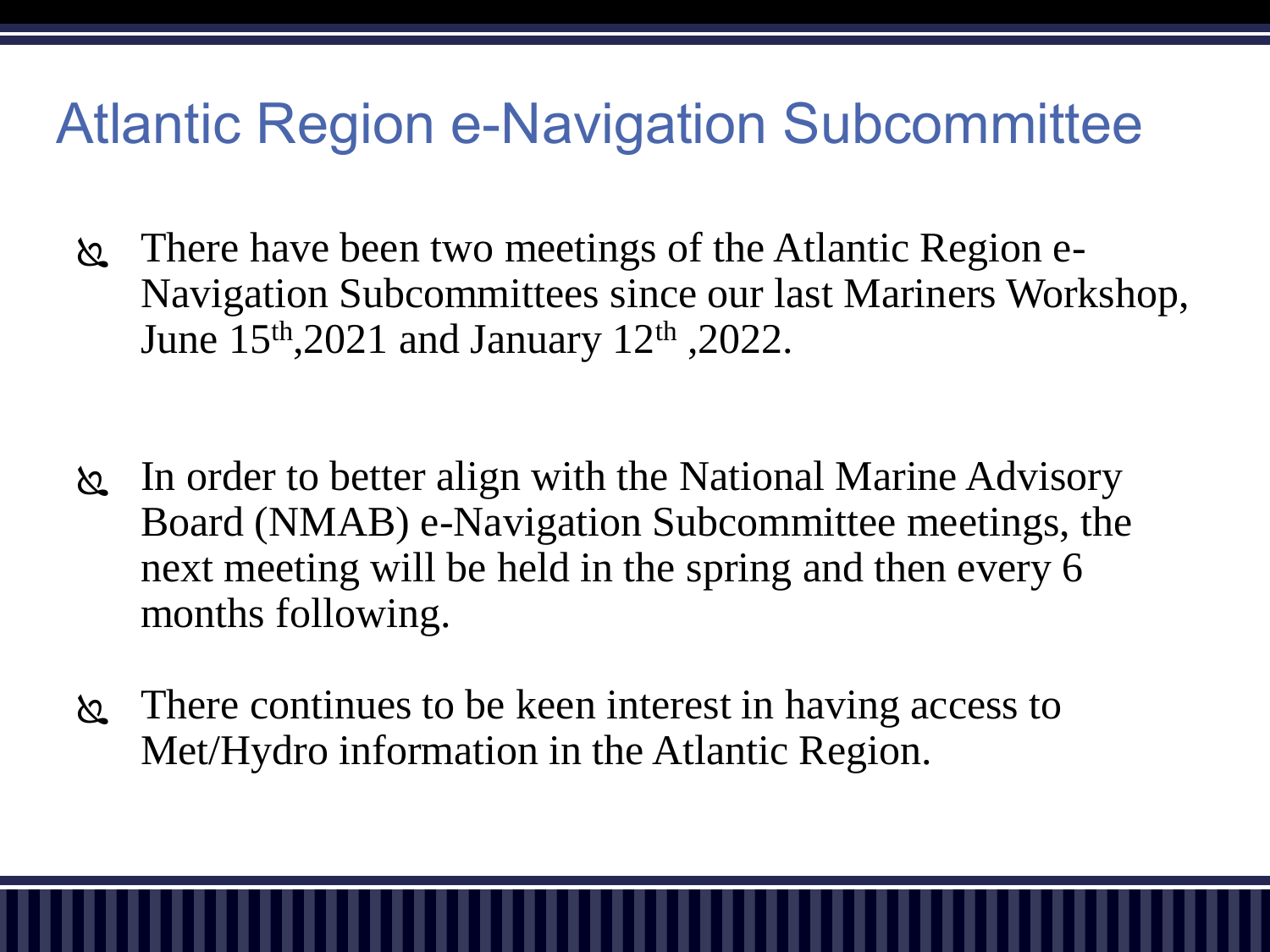



# Wave height sensors

Two types of wave height sensors to be deployed in Atlantic Region in the coming months.

- BRIZO wave height sensor (top) to be deployed in Halifax Harbour
- Marine Labs sensor (bottom) to be deployed in three locations in Atlantic Region.

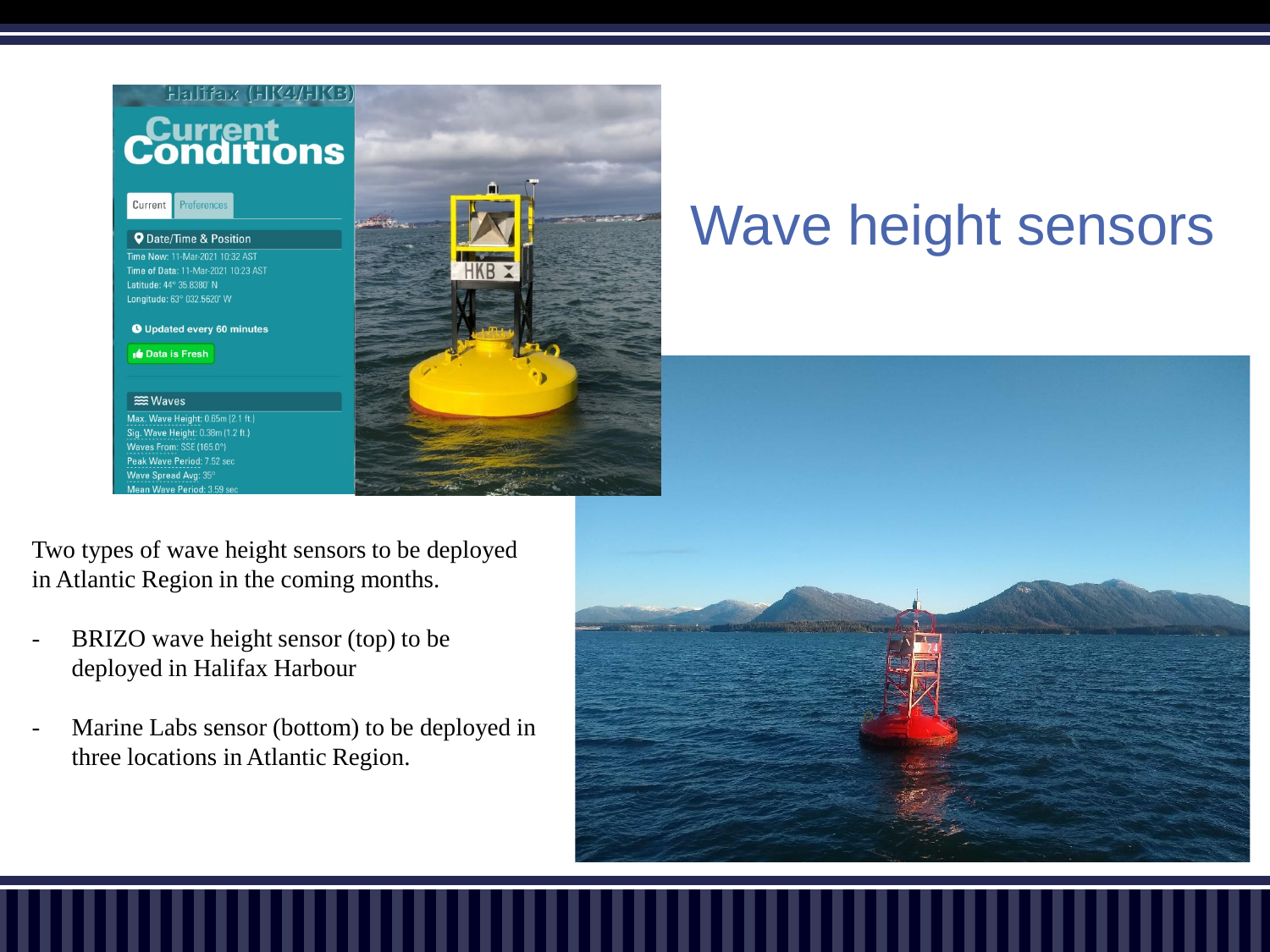### AIS Application Specific Messages

- The region continues to trial AIS Application Specific Messages.
- **•** This year, the ECCC OPP buoys in Chedabucto Bay were added to the broadcast so that pilots are now able to see the environmental information on their PPUs.

|                                                                                                  | 1:04 PM Thu Nov 4                                                       | $-11$ $+ 65\%$ EX                         |  |
|--------------------------------------------------------------------------------------------------|-------------------------------------------------------------------------|-------------------------------------------|--|
|                                                                                                  | <navigate<br><b>WEST CHEDABUCT</b></navigate<br>                        | ⊙                                         |  |
|                                                                                                  |                                                                         | <b>Site Location</b><br><b>Station ID</b> |  |
|                                                                                                  |                                                                         |                                           |  |
|                                                                                                  | Name                                                                    |                                           |  |
|                                                                                                  | Agency reference number                                                 | <b>WEST CHEDABUCT</b>                     |  |
|                                                                                                  | Wind                                                                    |                                           |  |
|                                                                                                  | Wind Speed                                                              | 16.0kn                                    |  |
|                                                                                                  | Average of wind speed values over the last 10 minutes                   |                                           |  |
|                                                                                                  | Wind Direction                                                          | 317°T                                     |  |
|                                                                                                  | Direction of the average wind over the last 10 minutes                  |                                           |  |
|                                                                                                  | Wind Gust<br>Max wind speed reading during the last 10 minutes          | <b>NA</b>                                 |  |
|                                                                                                  | Wind Gust Direction                                                     |                                           |  |
|                                                                                                  | Direction of the max wind over the last 10 minutes                      | <b>NA</b>                                 |  |
|                                                                                                  | Sensor Data                                                             |                                           |  |
|                                                                                                  | Type of data from Wind sensor                                           | Real time with quality control            |  |
| NBDC Station<br>West Chedabusto Bay<br>Time: 13.00 11.04<br>Wind: 320°T @ 17.5km<br>Gust: 21.4km | Forecast Wind Speed                                                     | <b>NA</b>                                 |  |
| $0.5m$ @ $3S$                                                                                    | :Predicted average wind speed                                           |                                           |  |
|                                                                                                  | Forecast Wind Gust                                                      | <b>NA</b>                                 |  |
|                                                                                                  | Predicted maximum wind speed                                            |                                           |  |
|                                                                                                  | Forecast Wind Forecast Direction                                        | <b>NA</b>                                 |  |
|                                                                                                  | Predicted direction of the average wind                                 |                                           |  |
|                                                                                                  | Valid Time of Forecast                                                  | 13:03 04/11                               |  |
|                                                                                                  | Duration of Forecast                                                    | Cancel Forecast                           |  |
|                                                                                                  | :Duration of the validity of the forecast from the time of the forecast |                                           |  |
|                                                                                                  | Weather                                                                 |                                           |  |
|                                                                                                  | :Air Temperature                                                        | 8°C                                       |  |
|                                                                                                  | :Dry bulb temperature                                                   |                                           |  |
|                                                                                                  | Sensor Data Description<br>Type of data from Air Temperature sensor     | Real time with quality control            |  |
|                                                                                                  | Precipitation (type)                                                    |                                           |  |
|                                                                                                  | According to WMO                                                        | None                                      |  |
|                                                                                                  | :Horizontal visibility                                                  | <b>NA</b>                                 |  |
|                                                                                                  | Dew point                                                               | <b>NA</b>                                 |  |
|                                                                                                  | Sensor Data Description<br>Type of data from Dewpoint sensor            | Real time with quality control            |  |
|                                                                                                  | Air pressure                                                            | 1023 hPa                                  |  |
|                                                                                                  | .<br>Air pressure, defined as pressure reduced to sea level             |                                           |  |
|                                                                                                  | 609<br>❀                                                                | छु                                        |  |
|                                                                                                  |                                                                         |                                           |  |

Photo: Capt. Tony Pierce Photo: Capt. Andrew Rae

.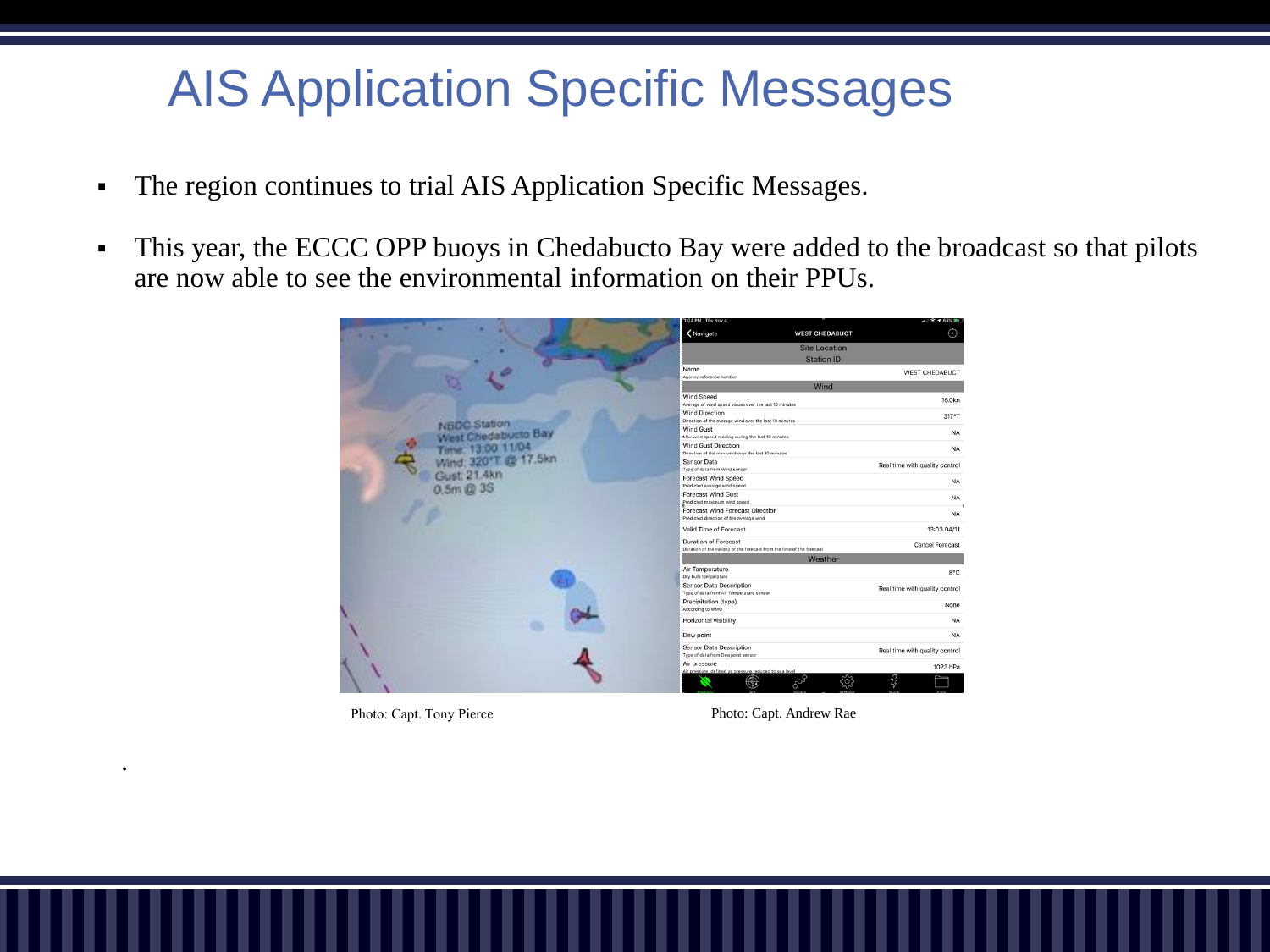



#### Halifax Harbour Bridges Virtual AtoN

Virtual AIS AtoNs on the Macdonald and the MacKay Bridges came on-line November 27, 2017. The next step is to conduct a trial of the ASM Broadcast for Air Gap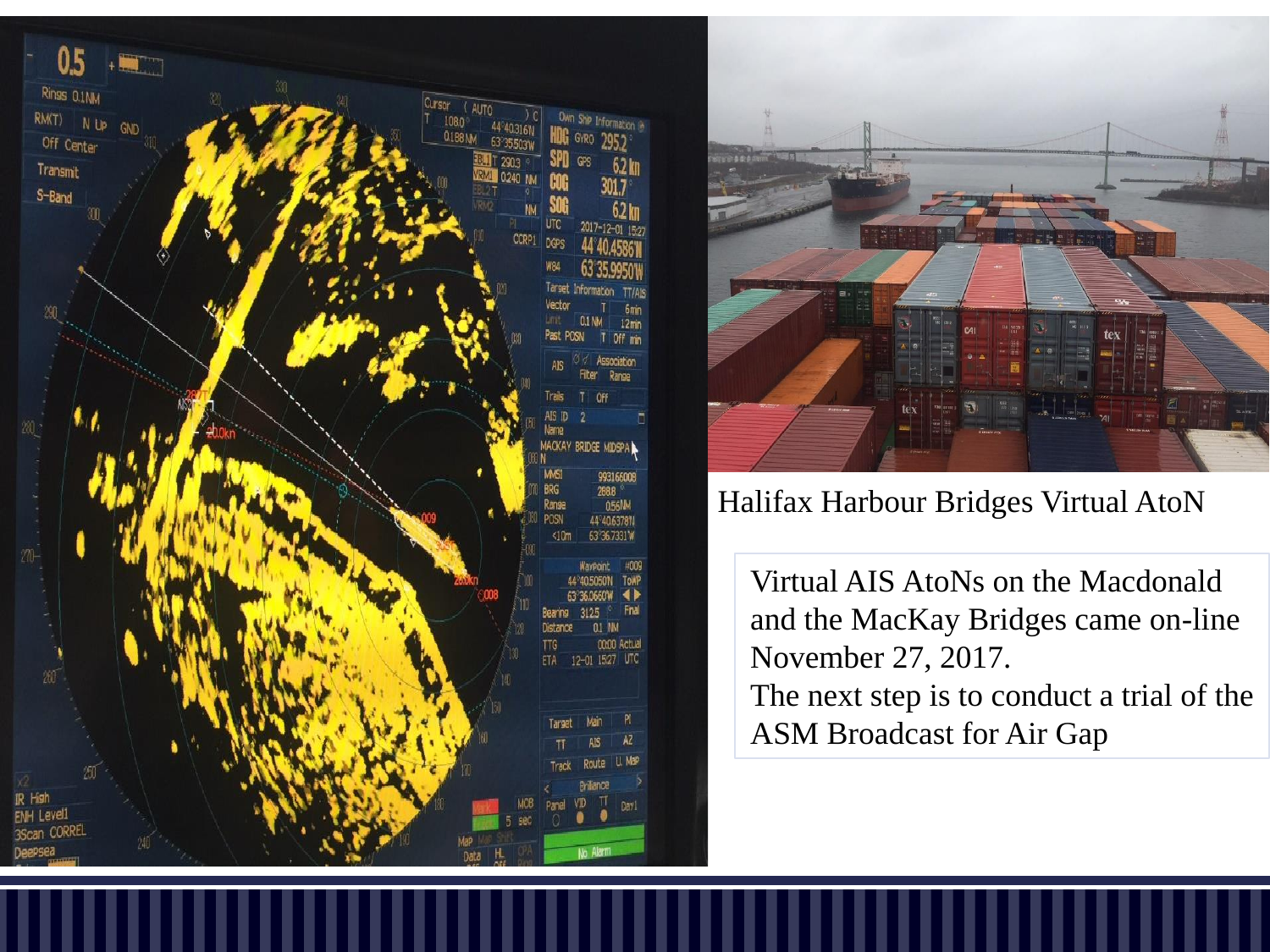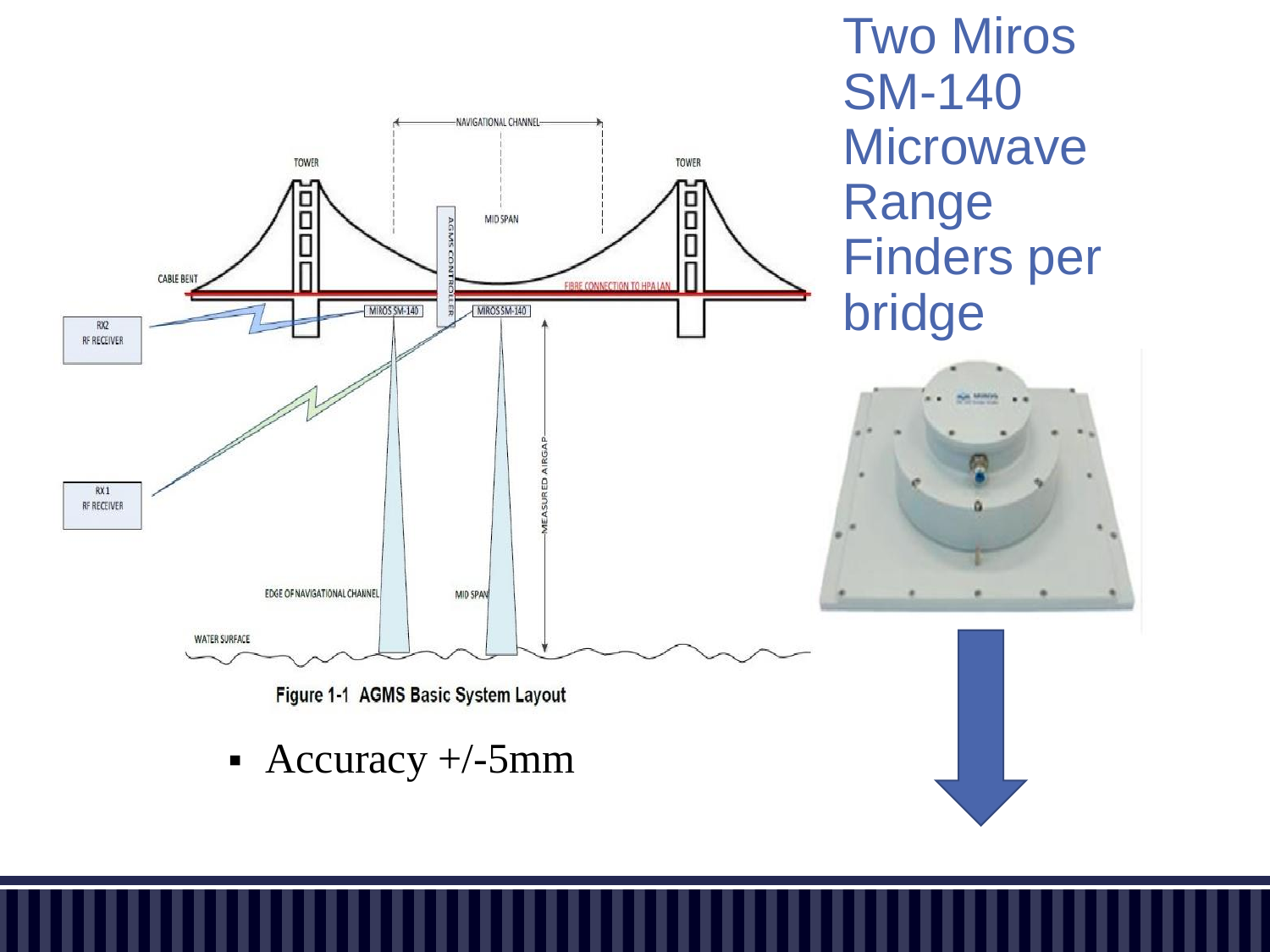#### DeepSense Project (Dalhousie University)



Met-Hydro Sensors in Approaches to Halifax **Harbour** 

- BRIZO on HKB (sensor HPA funded / CCG Buoy)
- SmartATLANTIC Smart Buoy
- BRIZO on H1 (sensor APA funded) / CCG Buoy)
- ECCC 3-metre Buoy